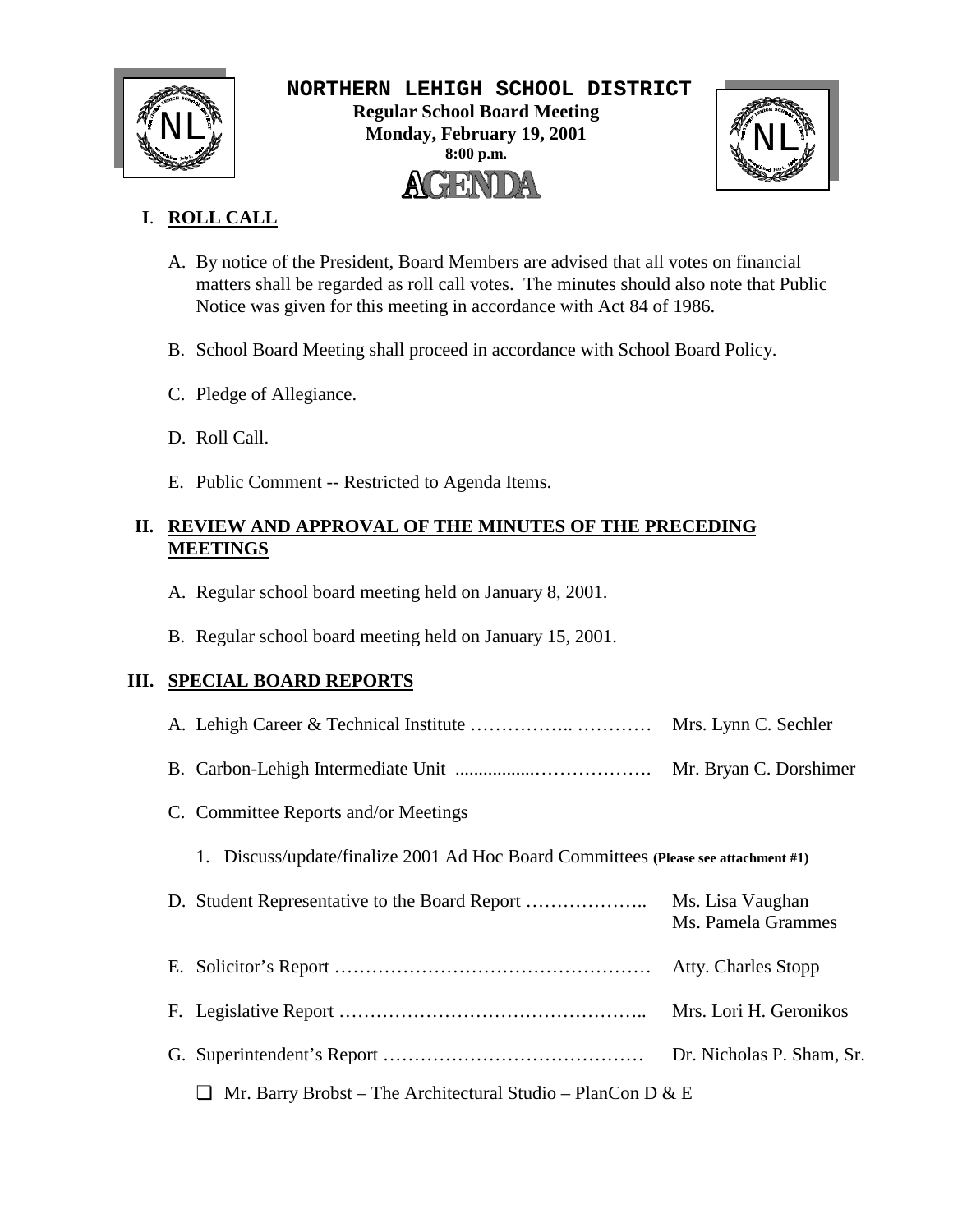Approve the submission of PlanCon  $D \& E$  to the Pennsylvania Department of Education for the additions and alterations of the Northern Lehigh Middle School.

- ❏ Goal Areas Progress Report
- ❏ Information from PSBA Insurance Trust **(Please see attachment #2)**
- ❏ CLIU 2001 School Board Conference **(Please see attachment #3)**
- ❏ Tasco Telescope Donation Thank You
- ❏ Digital Grass Roots
- H. Executive Work Session will be held prior to the meeting from 7:30 p.m. to 8:00 p.m.

#### **IV. PERSONNEL**

- A. Substitutes
	- 1. Non-Instructional
		- a. Employ the following substitute instructional aides for the 2000-2001 school year at the substitute rate of \$6.25 per hour:

Pamela Peters Crystal Benninger

b. Employ the following substitute secretary for the 2000-2001 school year at the substitute rate of \$6.25 per hour:

Crystal Benninger

c. Employ the following substitute cafeteria worker for the 2000-2001 school year at the substitute rate of \$6.25 per hour:

Crystal Benninger

d. Employ the following substitute custodian for the 2000-2001 school year at the substitute rate of \$6.25 per hour:

Dennis Kiss

B. Approve to continue employment of Tamra Yesik as a Temporary Support Staff aide in the Central Administration Business Office, reducing her employment from five days a week to three days a week effective March 1, 2001 and continuing March 31, 2001 and then on an as need bases.

#### **V. POLICY**

- A. Conferences Approved With Board's Authorization
	- 1. Approve the request of Laurie Newman, Instructional Support Teacher at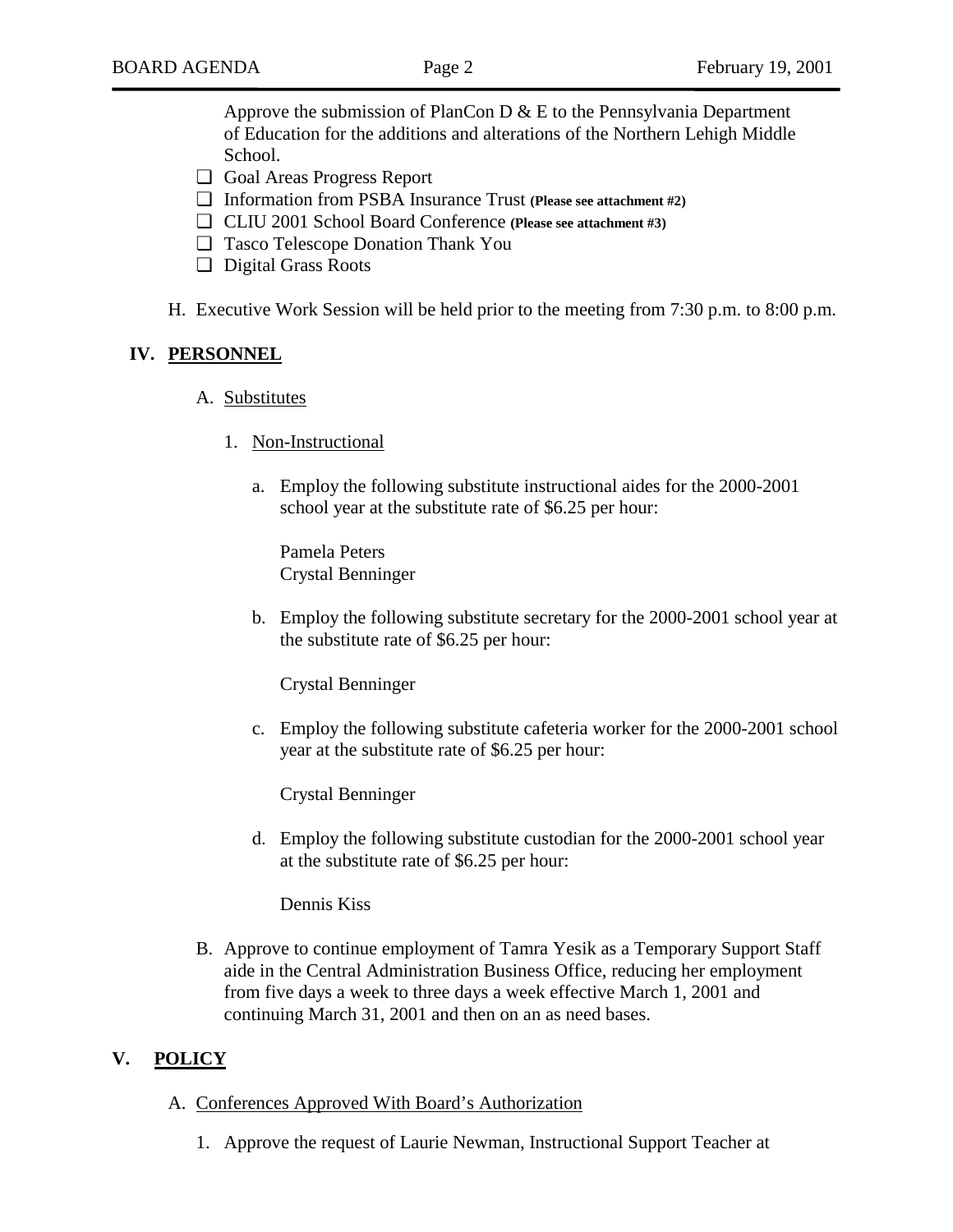Slatington Elementary School, to attend a Staff Development for Educators oneday seminar entitled "Strategies to Help Below-Grade-Level Students Meet School Success" on April 27, 2001 in Allentown, PA. Expenses include \$159.00 for registration and has been approved by the district Continuing Professional Education Committee.

### B. Homebound Instruction

The homebound instruction program is provided to children of school age who cannot attend school. It is recommended that the Board of Education grant homebound instruction for a 7th grade student, Student No.06-63550, for five hours per week, effective February 12, 2001 and ending on or about March 26, 2001.

- C. Approve the Northern Lehigh High School Student Activities Account Statement for the month of January 2001. **(Please see attachment #4)**
- D. Approve the Northern Lehigh Junior High School Student Activities Account Statement for the month of January 2001. **(Please see attachment #5)**
- E. Board Policy  $2^{nd}$  Reading

Approve revisions to existing school board policy #333 and #433 – Professional Development, as presented after first reading. **(Please see attachment #6)**

F. Carbon Lehigh Intermediate Unit Operational and Program Services Budget for 2001-02

Approve the Carbon Lehigh Intermediate Unit 2001-2002 Operational and Program Services Budget in the amount of \$1,467,331.00, a 1.19% increase over last year. Northern Lehigh's share will be \$19,659.00, no increase over last year's budget. It is further recommended that proper officials be authorized to execute the CLIU #21 2001- 2002 Budget Resolution

- G. Distribution of the 2001-2002 Lehigh Carbon Community College Budget.
- H. Permission to Open An Account

Approve the request of the senior high school to open a "Edward Tkach Electronics Scholarship" account in compliance with the Student Activity Fund Policy. **(Please see attachment #7)**

## **V. CURRICULUM AND INSTRUCTION**

#### **VI. OLD BUSINESS**

A. Consider adopting a resolution pertaining to the Keystone Opportunity Expansion Zone tax abatement project as presented by the Lehigh Valley Economic Development Corporation. **(Please see attachment #8)**